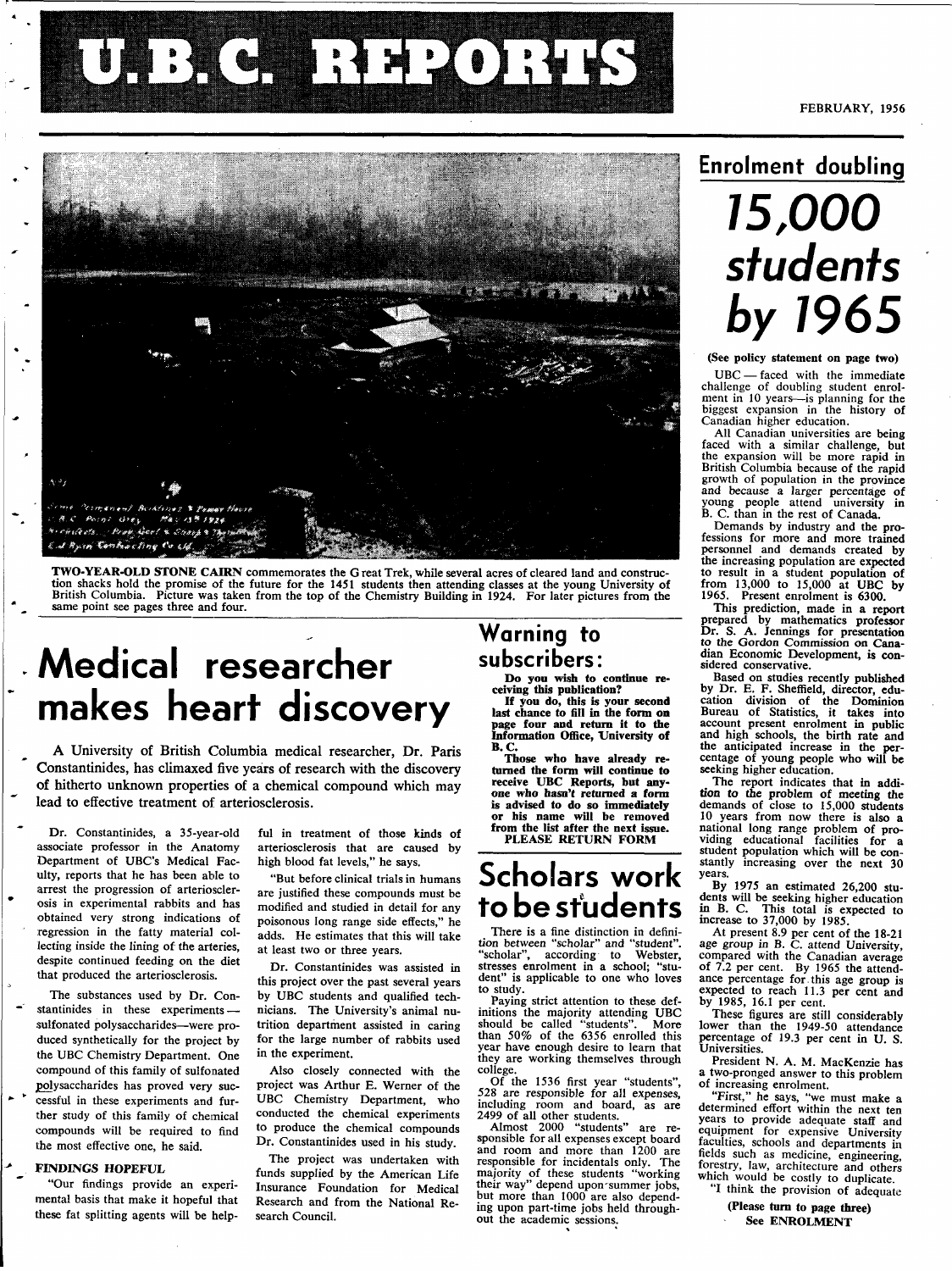

**February, 1956 Ed Parker, editor Sheila Fraser, assistant** 

**University Information Office** 

Authorized as second class mail, Post Office Department, Ottawa. Published bi-monthly by the University of British Columbia and distributed free of charge to friends and graduates of the University. Permission is granted for the material appearing herein to be reprinted freely.

# **Obligations accepted**

UBC Reports is now being mailed to all alumni and friends for whom we have accurate addresses. Later this year it will go only to those who have indicated interest through the questionnaire. Needless to say, we hope that all of our readers have found this publication of interest to them.

In extending the circulation to the alumni, the University has accepted an obligation to keep its graduates informed about developments at UBC and in higher education in this Province. It recognizes that its responsibility to its students does not end with their departure from the campus.

But, frankly, there is self-interest involved in this decision as well. The University needs the continuing support and goodwill The University needs the continuing support and goodwill of its alumni.

We are not talking about money. We are talking about things much more important — sympathy, understanding and intelligent interest. The universities of Canada need well-informed friends every bit as much as they need money.

We believe that the alumni will give this kind of support when the facts are presented to them in a clear and factual manner. They are the beneficiaries of higher education and recognize its importance in our complex world.

Universities are even now facing problems in enrolment and costs which may, in the next few years, assume the proportions of a crisis.

The solution of these problems will depend, in the final analysis, upon an intelligent and informed public who support the principle of education in a democratic community. The nucleus of such a public is our growing body of alumni.

# **Music, drama, art**

"Vancouver can now take its place beside Toronto as a foremost Canadian cultural centre, and is certainly far ahead in regard to internal activity and originality.

This comment was made by Lister Sinclair, Canadian scholar, playwright and critic, when he was in Vancouver last month to take part in the University's Shaw Festival.

Through such things as the Shaw Festival which had two completely sold out performances of the Canadian premiere of Shaw's epic "Back to Methuselah" in the 1000-seat University auditorium, the University is proud to be making its contribution to music, drama and the arts in Vancouver.

But University people are quick to point out that without the support of a large community ready and willing to support "culture", University productions would wither on the vine.

A firm broad base of community supported music, drama and the arts is considered by most University people essential to any institution of higher learning which is to be more than an advanced technical or professional school.

This is one of the reasons why University administrators now planning for the great increase in numbers of young people seeking higher education in British Columbia are insistent in their belief that before new universities or junior colleges are developed, the communities in which they are to be set should be culturally ready to support them.

The University of B. C. is happy to be making its contribution to the community through such productions as "Back to Methuselah" of which Shaw himself said anyone would have to be "mad" to attempt.

The UBC Summer School of the Arts outdoor production of Euripides' "Trojan Women" or the extension department's evening classes in glassblowing or Latin American and Chinese cooking are other examples—the kinds of things that the University dares when others won't attempt.

For making this possible, thank you, Vancouver.

# **University planning for 30,000 students**

DR. N. A. M. MACKENZIE

By 1985 there are likely to be more than 30,000 young men and women in British Columbia seeking higher education. At least these are the figures which emerge from a statistical forecast prepared by the University for submission to the Gordon Commission on Canadian Economic Development. This forecast was carefully prepared, based on projections of the present birthrate, of the present school attendance rate, and on the projected percentage of the high school population who will at that time be seeking higher education. All these projections have been on the conservative side and it seems likely that the forecast will become an actuality.

Such forecasts have to be undertaken for long-term planning. My only quarrel with long-term forecasts is that they tend to stun the imagina-tion rather than challenge it.

I would like to take a middle range view of the growth of our student enrolment. • We can, I think, expect with confidence that we will have more than 10,000 students by 1964. This is not too alarming, does not stun, but rather stimulates, because we have had 9400 students on the campus in the years of greatest vet-eran enrolment, 1947-48. How are we to plan for future enrolments? What should be our attitude towards sheer size? And what should be the relation between standards and numbers? These are all questions about which I feel at least partially comwhich T icer at least partially com-<br>petent to express an opinion, in rela-<br>tion to a university of between 10,000 and 15,000 students. The 30,000 will come later.

I think the province should look forward to equipping and staffing adequately the existing expensive

#### **JUNIOR COLLEGES LATER**

When all this has been done, I think we should prepare to consider some measure of decentralization of higher education. But we should not undertake this, which is inevitably much more expensive than the maintenance of one university, no matter how large, until we feel assured that the essential needs of the then existing faculties, schools and departments are being properly met and adequately being property filed and adequately tralised higher education inevitably involves considerations of control, myotycs considerations of control,<br>and it is my firm belief that there should in the future be only one University of British Columbia, with only one governing board, no matter what branches of the University exist in what localities.

I would like to think that at the proper time junior colleges might be developed in centres of the province which have in themselves adequate

cultural facilities to maintain a good standard of higher education. This will be more expensive than having one institution, but it may be desirable both in the interests of the cul-tural development of the province, and in order to avoid de-personalised education at Point Grey.

University faculties, schools and departments, in fields such as medicine, engineering, forestry, law, architecture, education, etc., which it is not likely to want to duplicate. We must make a determined effort within the next ten years to see that these faculties, schools and departments are well staffed, adequately housed and supplied with the facilities and equipment that really first class professional<br>training requires. I think further that we should make a great effort to see that the present proportion of young women who come to us from outside the city of Vancouver are adequately < the city of vancouver are adequately noused, and that dormitory accommodation is also provided for a fair percentage of the young men of the province. I think further that the<br>development of the University Library. development of the University Library, and together with it, the development of Graduate Studies and a research programme adequate to serve the needs of British Columbia culturally and socially no less than scientifically<br>and industrially, should be undertaken.

The relationship between the size of an institution and the impersonality of the institution is a complex one. Impersonality, the danger of the stu-<br>dent losing his individual sense of<br>identity, is in my opinion more a<br>factor of the ratio of faculty to stu-<br>dents and of the provision of human-<br>sized residence units, and of the<br>dece versity itself, than it is of mere size in itself. A small institution without in itself. A small institution without<br>good facilities, without good teachers, or without enough good teachers, is certainly in no way better than a large institution adequately organized and adequately staffed.

#### **ADEQUATE FACULTY-STUDENT RATIO**

The University of British Columbia was fortunate in its early years in attracting to its service an exceptional number of exceptionally well-qualified and stimulating teachers. It has been called upon by force of circumstances to grow at what is to many—and to me—a startling rate. Up to the present time, though startled, I have been supported by the willingness of the teaching staff and the total University Community to meet the challenge of the increasing numbers who have come to us.

The problems of our immediate growth are to my mind not such as should stun the imagination. They are problems which we can solve if we receive the support that we need to provide adequate academic facilities, adequate housing, and above all, an adequate ratio of faculty members to students. Furthermore, if we can in the next ten years solve these particular problems, and provide for a University enrolment of between 12,000 and 15,000 students, I feel quite confident that those who come , after us will meet the challenge of providing for the 30,000 young men and women in the province who will want higher education in 30 years time. But we must all be aware before we start the process of decentralization that decentralization itself^a Italization that decentralization itself<br>for, and we should know that the<br>province is willing to pay for it.